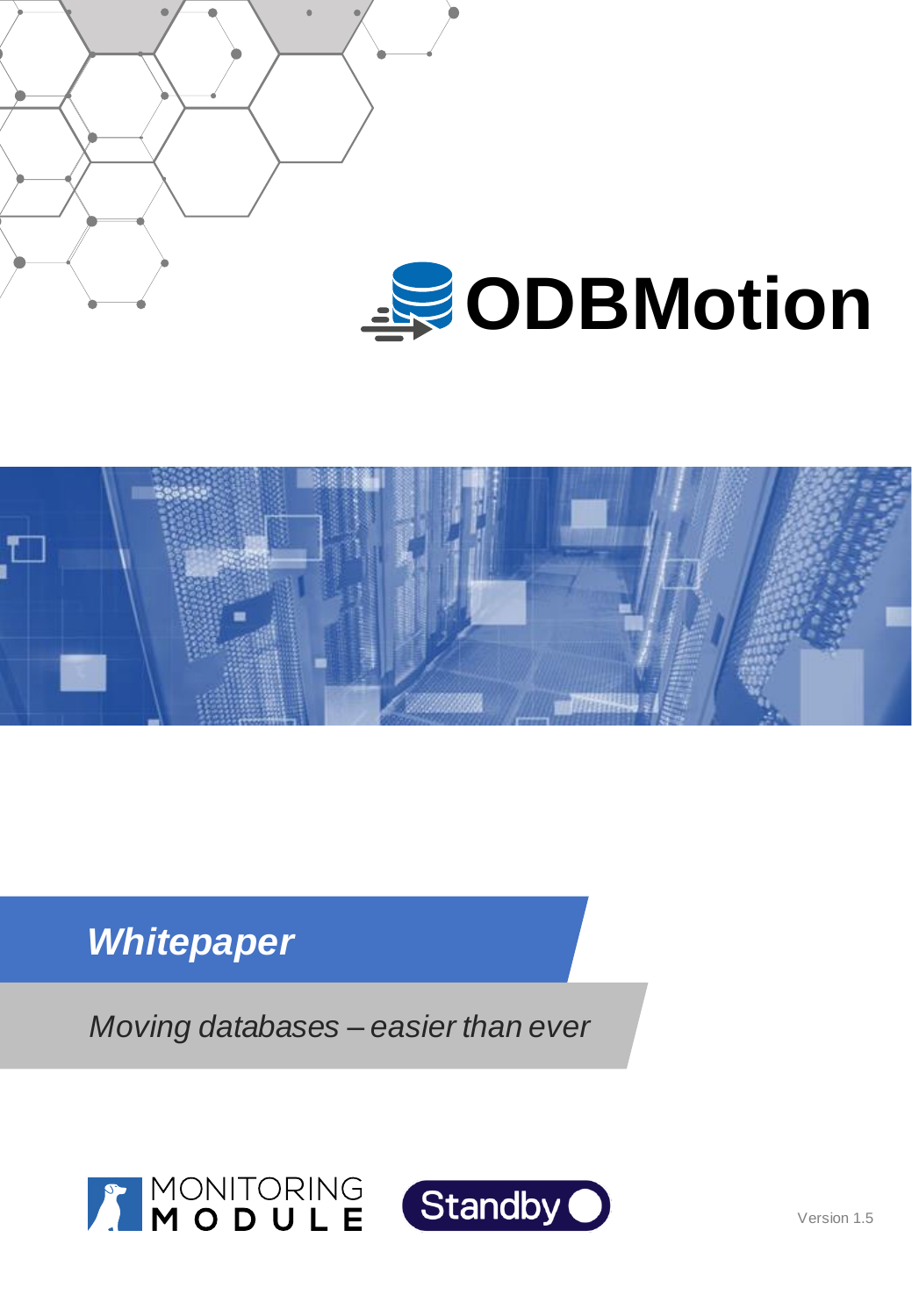

# **Product description**

ODBMotion is the newest feature included in *Monitoring Module*. It is the result of an excellent partnership between Herrmann & Lenz and DBVisit. ODBMotion enables moving entire Databases from one server to another. Both the administrative effort as well as the system downtime are reduced to a minimum. It will take care of all tasks, like copying the database components and then properly registering and activating the database on the destination system, without further human interaction.

Both container databases (multi-tenant / CDB) as well as legacy non-container databases are supported. ODBMotion will check both the source and destination system and verify that either moving or cloning the database will be possible. To enable this all the information currently gathered by the monitoring module is utilized. Any information which is necessary ad hoc will be deduced just-in-time.

A noteworthy highlight is the support of Oracle Database Appliances (ODA). Migrating in between ODA appliances or from a non-ODA system to an ODA appliance turns into a walk in the park. ODBMotion executes all ODA specific commands, resulting in the registration of the database in the Appliance Manager, thus making the database manageable from the web interface of the ODA appliance. All settings relevant to storage like ASM or ACFS as well as ODA specific initialization parameters are accounted for as well.

ODBMotion provides two options for the simple migration or a creationof a copy:

- **MOVE** a source database will be provided in a fully functional way on the destination system. With this procedure there should be no loss of transactions. The final step of this process shuts down the source database and starts up the database on the new system.
- **CLONE** the source database is cloned to the destination system. The source database is not shut down and will remain as leading system. The state of the database on the destination system is identical to the last Archivelog switch of the source database. Since a timely synchronization is forced, the difference compared to the source database is only a few minutes. This procedure is ideal for the provisioning of test and development databases. It also allows for a practical simulation of a planned MOVE process.

ODBMotion will never delete the source database, which ensures in case of a major issue a way back to the original setup. ODBMotion gives you the liberty of deciding what happens to the source system. Data security and stability are always the top priority.

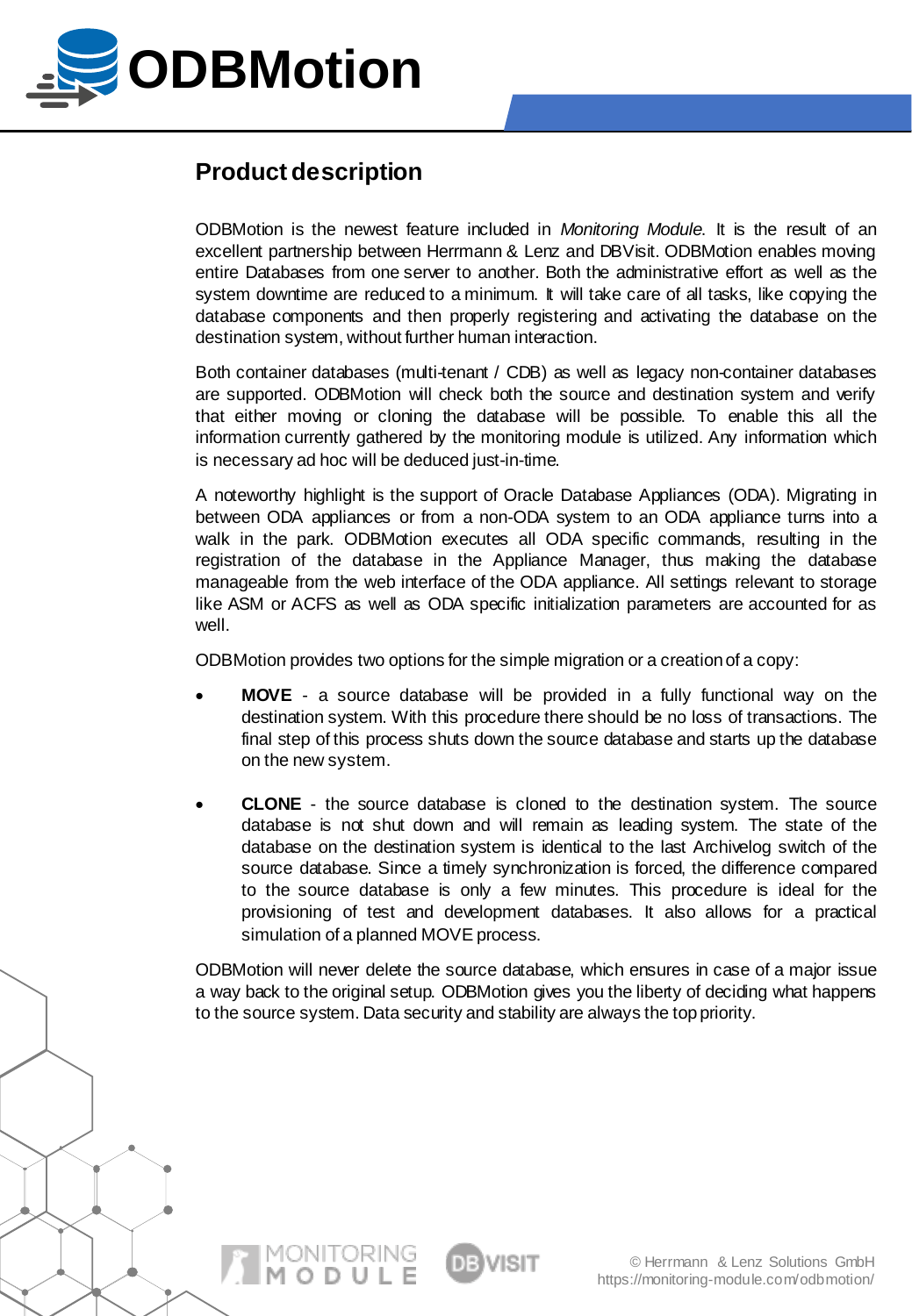

### **Typical Purposes / Use-Cases**

ODBMotion can be used for a multitude of scenarios, around which the product has been developed and following have been successfully executed:

### **Load Distribution**

By using Monitoring Module it is possible to identify high utilization of system resources on one system, or determining an imbalance in load over multiple systems. These circumstances can be resolved with ODBMotion, by relocating databases to less strained systems. The synergy is: optimal utilization of resources with prevention of unnecessary overload. The result is: better performance with lower response times.

#### **Change of Platforms**

Is it necessary to migrate a database for example from a virtualized environment to a dedicated hardware system, i. e. ODA? ODBMotion is the perfect tool for the job. The only requirement is the utilization of the same operating system: Linux.

#### **Database Software Patches/Upgrades**

The risk of patching/upgrading the database software or clusterware can be minimized with the methods of ODBMotion. Creating a new environment with the new software versions can be done without time pressure, by utilizing the CLONE process, and running any necessary test on the new testsystem. Afterwards the MOVE process can complete the migration while reducing a potential downtime to a minimum. In conclusion a *datapatch* then can update the source system to the new version. *Note:* doing a major release upgrade, i. e. from 12.x to 19.x, is not possible through ODBMotion.

### **Operating System Patches/Upgrades**

Major release upgrades of the underlying operating system (i. e. OEL 6.x to OEL 8.x) can be complex task. A prolonged downtime of the database might be the result.

In this case building a new system parallel and using CLONE to run tests beforehand and then subsequently using MOVE to actually migrate the system is way of going about this kind of situation. By being able to test everything prior any risks and downtimes are reduced.

#### **Hardware Refresh**

A hardware refresh, i. e. from ODA X6-2 to ODA X8-2 can be very time-consuming both in planning and implementation. The same procedure of using ODBMotion for a major release update of the operating system, can be applied to this situation. The new system can beset up properly and then doing tests after a CLONE and finalizing the hardware refresh with a MOVE prevents unexpected problems.

#### **Providing a Test-/Dev-System**

MONITORING<br>**M o d u l e** 

Providing a Test- or Development-system without interrupting production or having to write complex scripts has never been simpler. The CLONE process runs in the background and requires no administration.

> © Herrmann & Lenz Solutions GmbH https://monitoring-module.com/odbmotion/